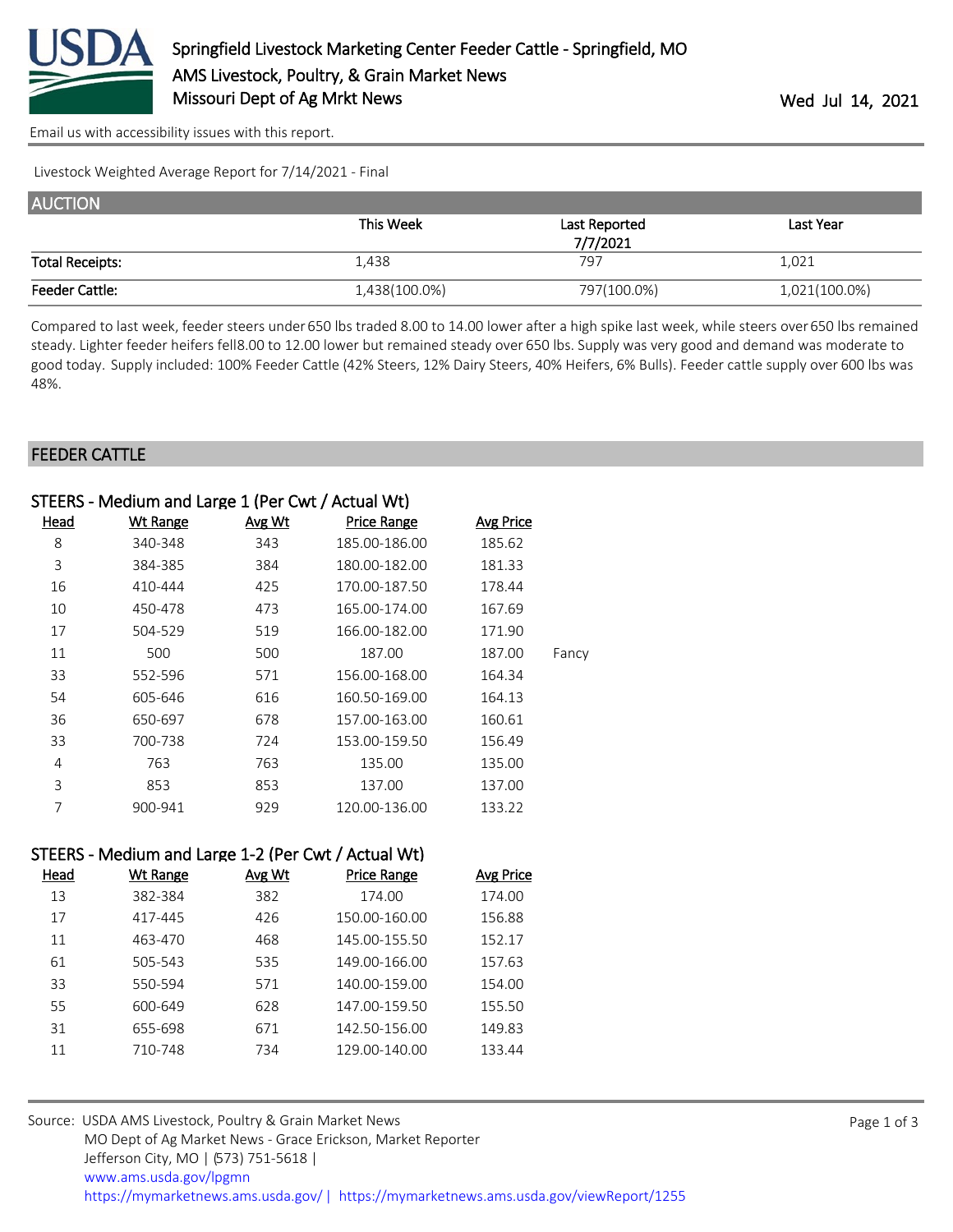

[Email us with accessibility issues with this report.](mailto:mars@ams.usda.gov?subject=508%20issue)

| STEERS - Medium and Large 2 (Per Cwt / Actual Wt) |          |        |                    |           |
|---------------------------------------------------|----------|--------|--------------------|-----------|
| Head                                              | Wt Range | Avg Wt | <b>Price Range</b> | Avg Price |
| 3                                                 | 330      | 330    | 144.00             | 144.00    |
| 9                                                 | 409-423  | 412    | 131.50-140.00      | 138.06    |
| 8                                                 | 605-633  | 621    | 131.00-138.00      | 135.25    |
| ζ                                                 | 755      | 755    | 116.00             | 116.00    |
|                                                   | 800      | 800    | 114.00             | 114.00    |
|                                                   |          |        |                    |           |

## STEERS - Large 1-2 (Per Cwt / Actual Wt)

| Head | Wt Range  | Avg Wt | <b>Price Range</b> | Avg Price |
|------|-----------|--------|--------------------|-----------|
|      | 1000-1023 | 1012   | 115 00-124 00      | 122.25    |
|      | 1076-1078 | 1077   | 115 00-116 50      | 115.82    |

## DAIRY STEERS - Large 3 (Per Cwt / Actual Wt)

| Head | Wt Range | Avg Wt | <b>Price Range</b> | Avg Price |
|------|----------|--------|--------------------|-----------|
| 4    | 466      | 466    | 106.00             | 106.00    |
| 22   | 524-547  | 536    | 70.00-110.00       | 77.65     |
| 5    | 579      | 579    | 99.00              | 99.00     |
| 36   | 612-630  | 623    | 99.00-105.00       | 104.15    |
| 31   | 661-691  | 680    | 75.00-92.00        | 84.35     |
| 17   | 725-731  | 731    | 103.00-105.00      | 103.12    |
| 4    | 835      | 835    | 92.50              | 92.50     |
| 22   | 910-945  | 920    | 83.00-101.00       | 97.68     |

#### HEIFERS - Medium and Large 1 (Per Cwt / Actual Wt)

| Head | <b>Wt Range</b> | <b>Avg Wt</b> | <b>Price Range</b> | <b>Avg Price</b> |
|------|-----------------|---------------|--------------------|------------------|
| 13   | 385-392         | 388           | 152.00-163.00      | 160.78           |
| 14   | 409-425         | 417           | 155.00-163.00      | 159.75           |
| 34   | 471-493         | 483           | 147.00-154.00      | 149.13           |
| 61   | 500-540         | 517           | 143.00-151.00      | 146.25           |
| 65   | 563-580         | 575           | 143.00-149.00      | 145.64           |
| 40   | 600-637         | 629           | 143.00-147.00      | 145.08           |
| 31   | 660-674         | 665           | 135.50-146.00      | 142.10           |
| 24   | 707-725         | 715           | 130.00-139.50      | 136.41           |
| 3    | 755             | 755           | 125.00             | 125.00           |
| 1    | 840             | 840           | 125.00             | 125.00           |

| HEIFERS - Medium and Large 1-2 (Per Cwt / Actual Wt) |          |        |                    |           |
|------------------------------------------------------|----------|--------|--------------------|-----------|
| Head                                                 | Wt Range | Avg Wt | <b>Price Range</b> | Avg Price |
| q                                                    | 383-394  | 392    | 145.00-154.00      | 149.68    |
| 10                                                   | 425-448  | 440    | 145.00-151.50      | 146.85    |
| 27                                                   | 450-495  | 481    | 140.00-145.00      | 141.19    |
|                                                      |          |        |                    |           |